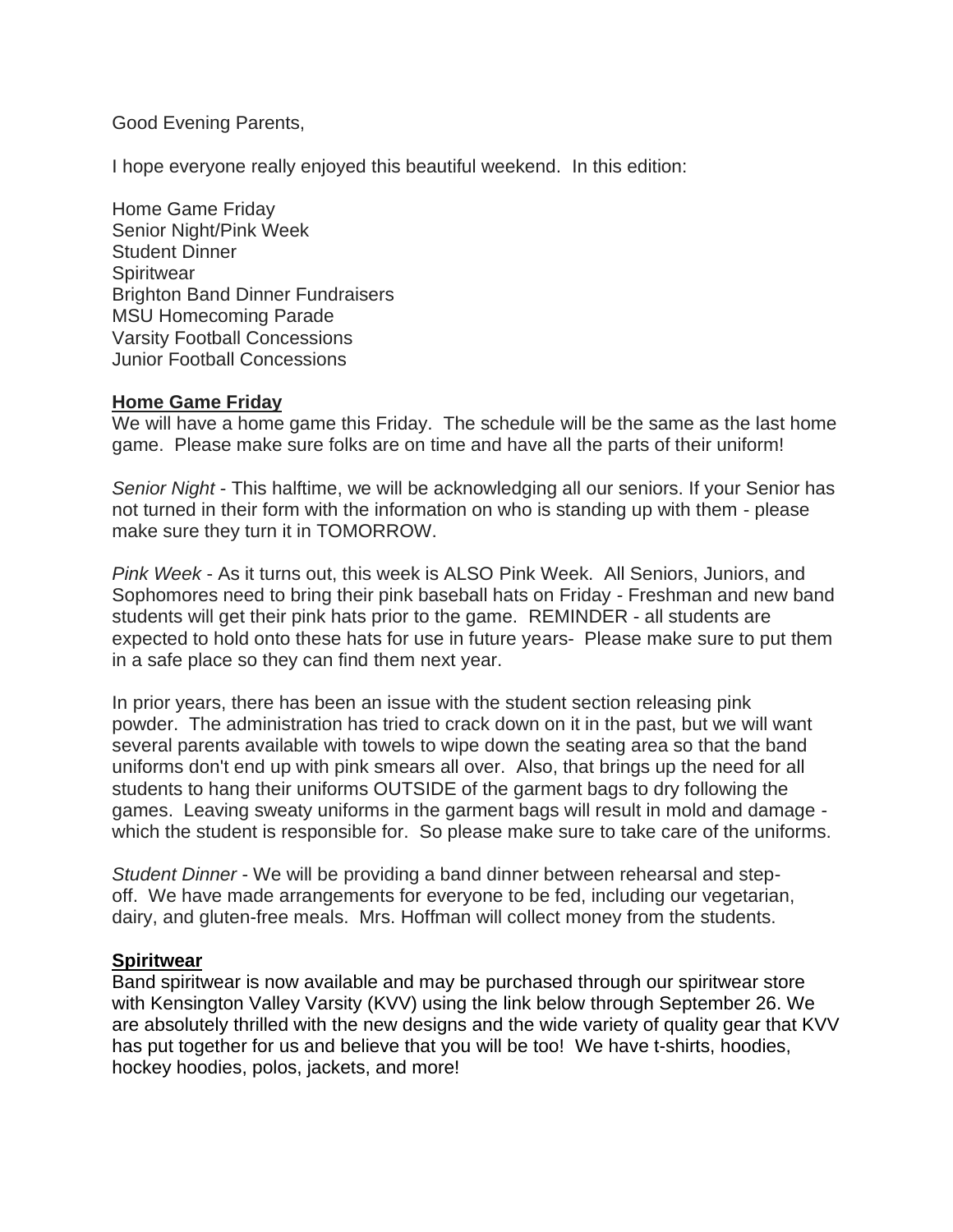## **[https://kensingtonvalleyvarsity.com/brighton\\_bands\\_2021/shop/home](https://kensingtonvalleyvarsity.com/brighton_bands_2021/shop/home)**

For those who have not previously purchased band spiritwear, or have not done so in a while, here is how it works:

- Open the link above, select your items (for students AND parents, grandparents, etc.), and complete your transaction with payment to KVV.
- The store will close at the end of the day on September 26.
- KVV will then make all of our orders which takes approximately 2 weeks.
- When our orders are ready (approximately October 12), Laura Burnham will notify you that they can be picked up in the band room.

If you have any questions, please feel free to contact Laura Burnham and Alli Largent by email at [admin@brightonbandboosters.org](mailto:admin@brightonbandboosters.org) and [alli@largentfamily.com.](mailto:alli@largentfamily.com)

### **Brighton Band Monthly Dinner Fundraisers**

We are resuming our monthly band dinner fundraisers. We will go to different restaurants around town each month to both help the local businesses and raise funds for the band.

Our first will be at Jamisons' Irish Pub on 9/23/21 (110 E Grand River Ave for a Brighton). You MUST mention that you are with Brighton Bands for the band to get credit.

Would you please dine in or carry out between 4pm - close (12am ish)? Also, watch for future monthly dinner fundraisers.

### **MSU Parade**

The Marching Band will be performing in the MSU Homecoming Parade on Friday, October 1. We will depart BHS around 4:00 for MSU. The parade is 6:00, they will feed us a box meal, and we should be back in Brighton around 8:30

We will continue to provide updates as the season goes along. Please continue to support the band!

### **Varsity Football Concessions**

We will be working football concessions this Friday. We still need some parents to sign up to assist. We have a lot of fun, and it really makes a big difference in our ability to support the band trips and other needs. Please sign up here: <https://www.signupgenius.com/go/5080A4BAEAA22A5FF2-924>

### **Junior Football Concessions**

Junior football is the little kids' football. They play on Saturdays. This is a good opportunity for students, but we also need a few parents to help make the day go. Please sign up here: (and scroll down to September 25). <https://www.signupgenius.com/go/5080A4BAEAA22A5FF2-junior4>